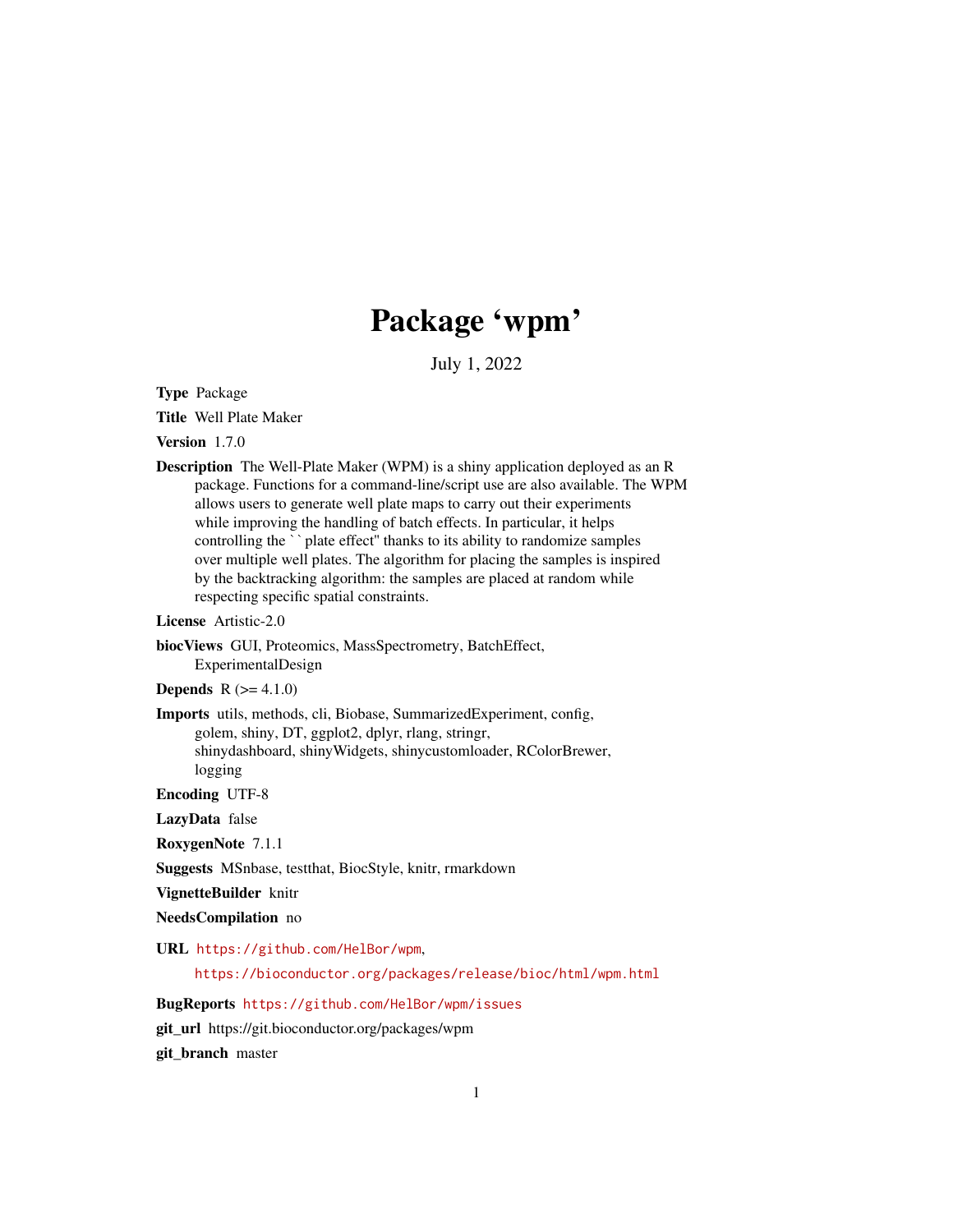<span id="page-1-0"></span>2 backtracking

git\_last\_commit f3b71ac

git\_last\_commit\_date 2022-04-26

Date/Publication 2022-07-01

Author Helene Borges [aut, cre], Thomas Burger [aut]

Maintainer Helene Borges <borges.helene.sophie@gmail.com>

# R topics documented:

|       |         | $\overline{2}$ |
|-------|---------|----------------|
|       |         | 3              |
|       |         | $\overline{4}$ |
|       |         | 5              |
|       |         | 5              |
|       |         | 6              |
|       |         | 7              |
|       |         | 8              |
|       |         | 8              |
|       |         | <b>9</b>       |
|       | drawMap | -10            |
|       |         |                |
|       |         |                |
|       |         |                |
|       |         |                |
|       |         |                |
|       |         |                |
|       |         |                |
|       |         |                |
|       |         |                |
|       |         |                |
| Index |         | 18             |

backtracking *Backtracking Function*

# Description

Function used to launch the backtracking algorithm on a dataframe with the corresponding plate parameters, number of iterations and special wells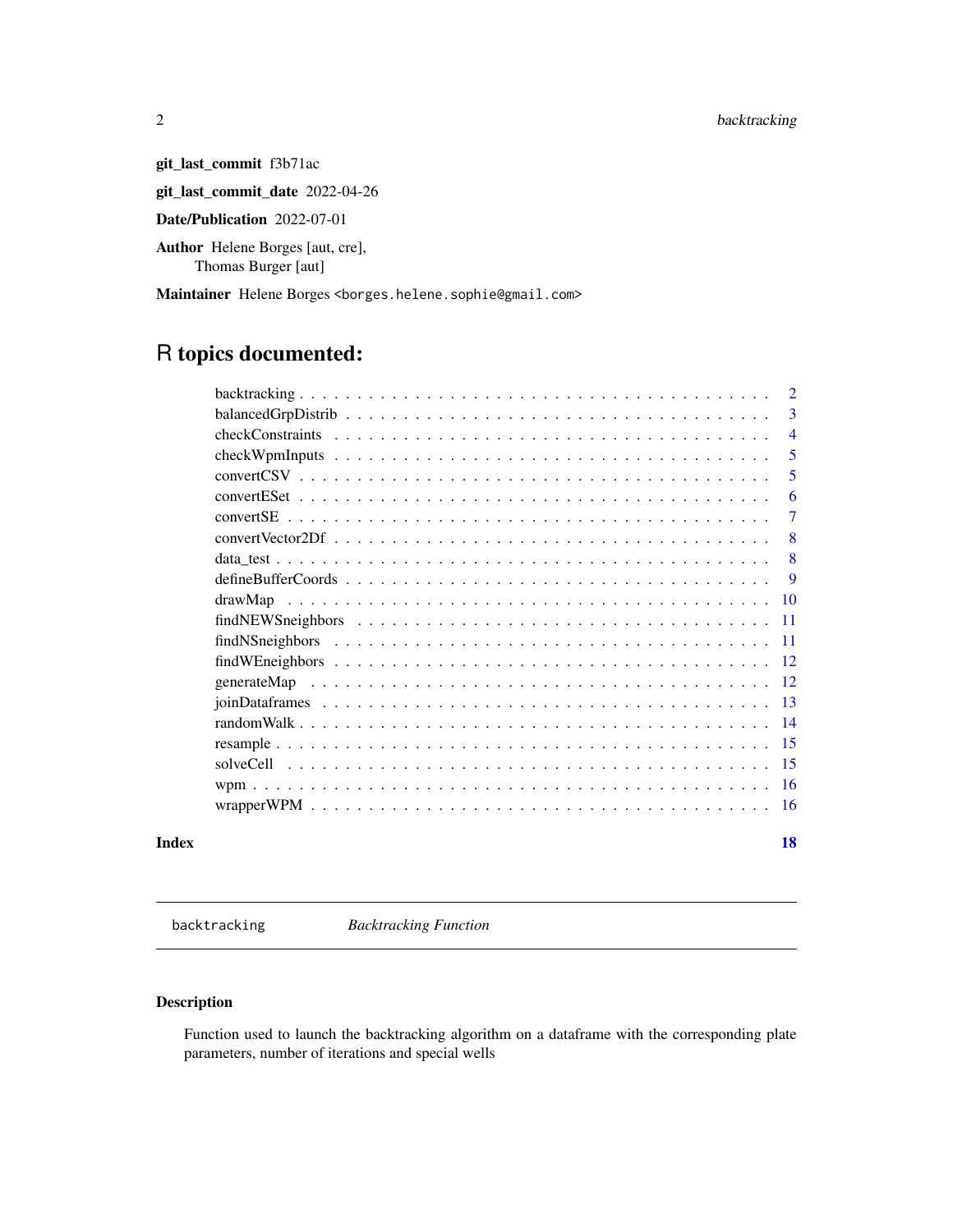# <span id="page-2-0"></span>balancedGrpDistrib 3

#### Usage

```
backtracking(
 max\_iter = 20,
  user_data,
 wells,
  rows,
  columns,
  nb_plates,
  constraint,
  prog = NULL
)
```
#### Arguments

| $max$ <sub>Liter</sub> | numeric, the maximal number of iterations to do, default value is 20 |
|------------------------|----------------------------------------------------------------------|
| user_data              | data frame, user samples to place randomly on the plate              |
| wells                  | dataframe, special wells not to be placed randomly on the plate      |
| rows                   | numeric, number of lines on the plate $(s)$                          |
| columns                | numeric, number of columns on the plate $(s)$                        |
| nb_plates              | numeric, number of plates                                            |
| constraint             | character, spatial mode                                              |
| prog                   | progress bar used for shiny app only                                 |

# Value

a dataframe containing user samples and special wells with their coordinates for the corresponding plates.

balancedGrpDistrib *Makes a balanced distribution of the elements between several plates.*

#### Description

This function makes it possible to distribute the samples equitably on several plates, taking into account the numbers in the groups (if there are any). This means that, for example, if 2 plates are to be filled, then 50 generally, all the plates are assigned the same number of elements. When the numbers do not allow it (in particular when the total number of elements to be allocated is not a multiple of the number of plates), there will be a slight difference in the number of samples on the plates.

```
balancedGrpDistrib(d, nb_p, df_max_size)
```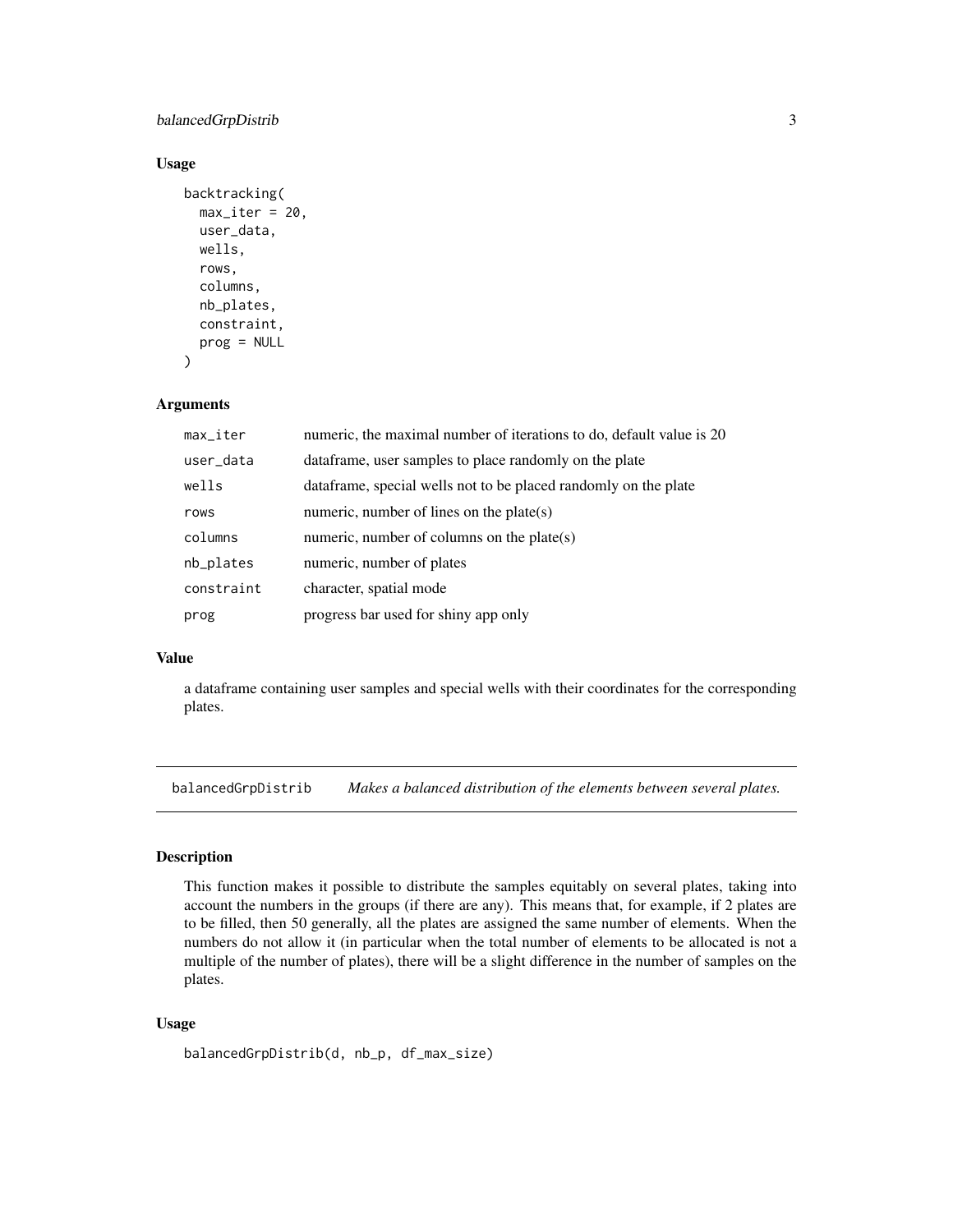# <span id="page-3-0"></span>Arguments

| d.          | the user dataframe                                                    |
|-------------|-----------------------------------------------------------------------|
| $nb_p$      | the number of plates to fill                                          |
| df_max_size | the maximum number of samples that can be placed on the current plate |

# Value

a list of dataframes each corresponding to a plate to fill.

checkConstraints *Check for spatial constraints*

# Description

Finds the neighbors of the current element (row, col) in the matrix m, depending on the chosen constraint pattern. Currently, there are only 3 valid patterns (NS, WE and NEWS)

# Usage

```
checkConstraints(m, row, col, mode)
```
# Arguments

|      | matrix                                  |
|------|-----------------------------------------|
| row  | current selected row in the matrix m    |
| col  | current selected column in the matrix m |
| mode | spatial constraint                      |

# Value

A vector containing the neighbors of element (row,col) of the matrix m.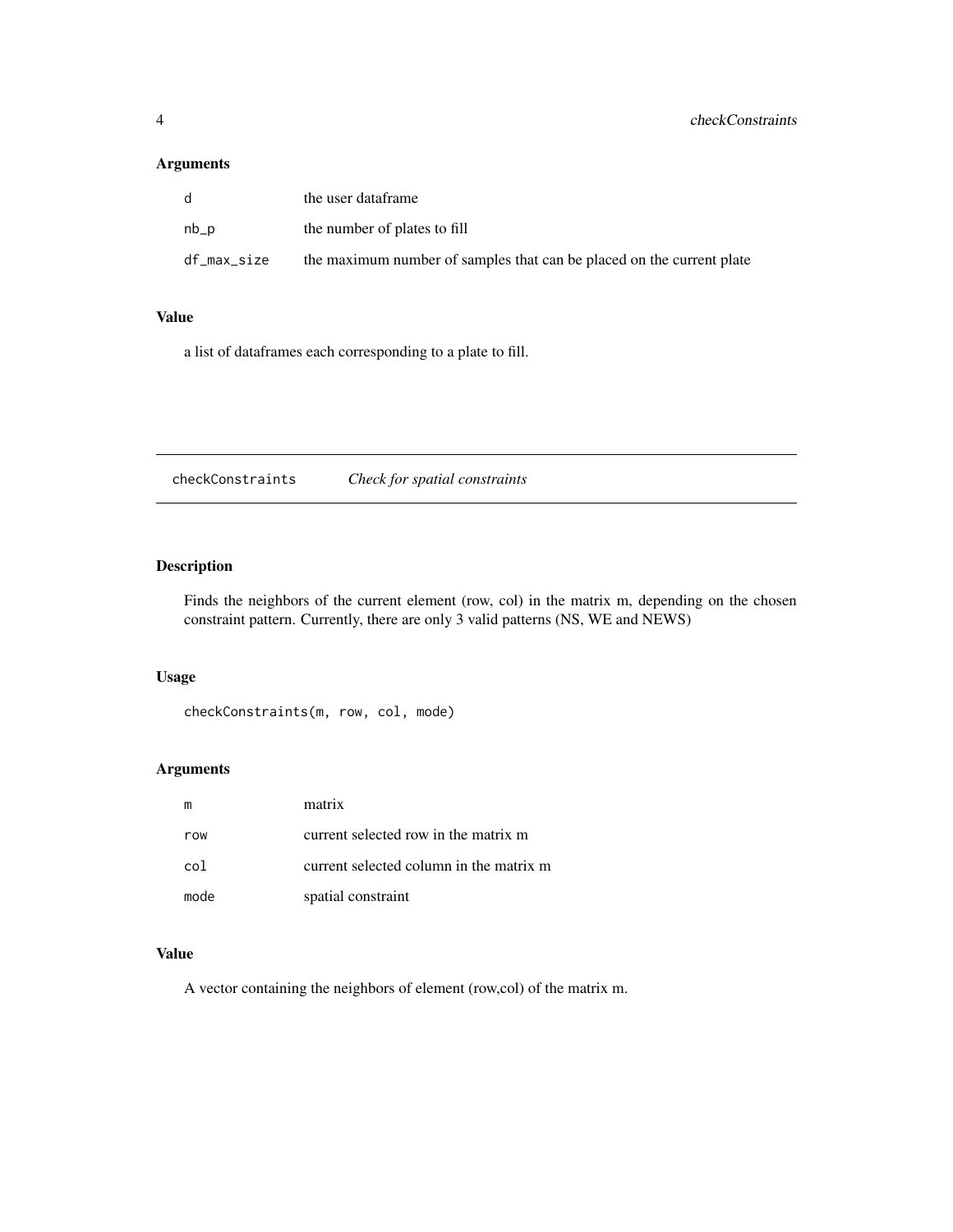<span id="page-4-0"></span>

Checks if all the inputs given to the function WrapperWPM are correct and intercompatible.

#### Usage

```
checkWpmInputs(
  user_df,
  plate_dims,
  nb_plates,
  spatial_constraint,
  max_iteration
\mathcal{L}
```
#### Arguments

| user_df            | expected dataframe, returns adapted message error    |
|--------------------|------------------------------------------------------|
| plate_dims         | expected list of plate dimensions (rows and columns) |
| nb_plates          | expected number of plates                            |
| spatial_constraint |                                                      |
|                    | expected character for spatial constraint            |
| max_iteration      | expected number of iterations                        |

# Value

returns an error message if a problem is found with some parameter.

convertCSV *Convert a CSV File into a valid dataframe for WPM*

# Description

This function converts a CSV into a dataframe to make it usable by the shiny application of wpm as well as by the wrapper function (version of wpm in command line). Be sure that the first column of the CSV file corresponds to samples names.

```
convertCSV(dt_path, row_names = FALSE, gp_field = NULL, ...)
```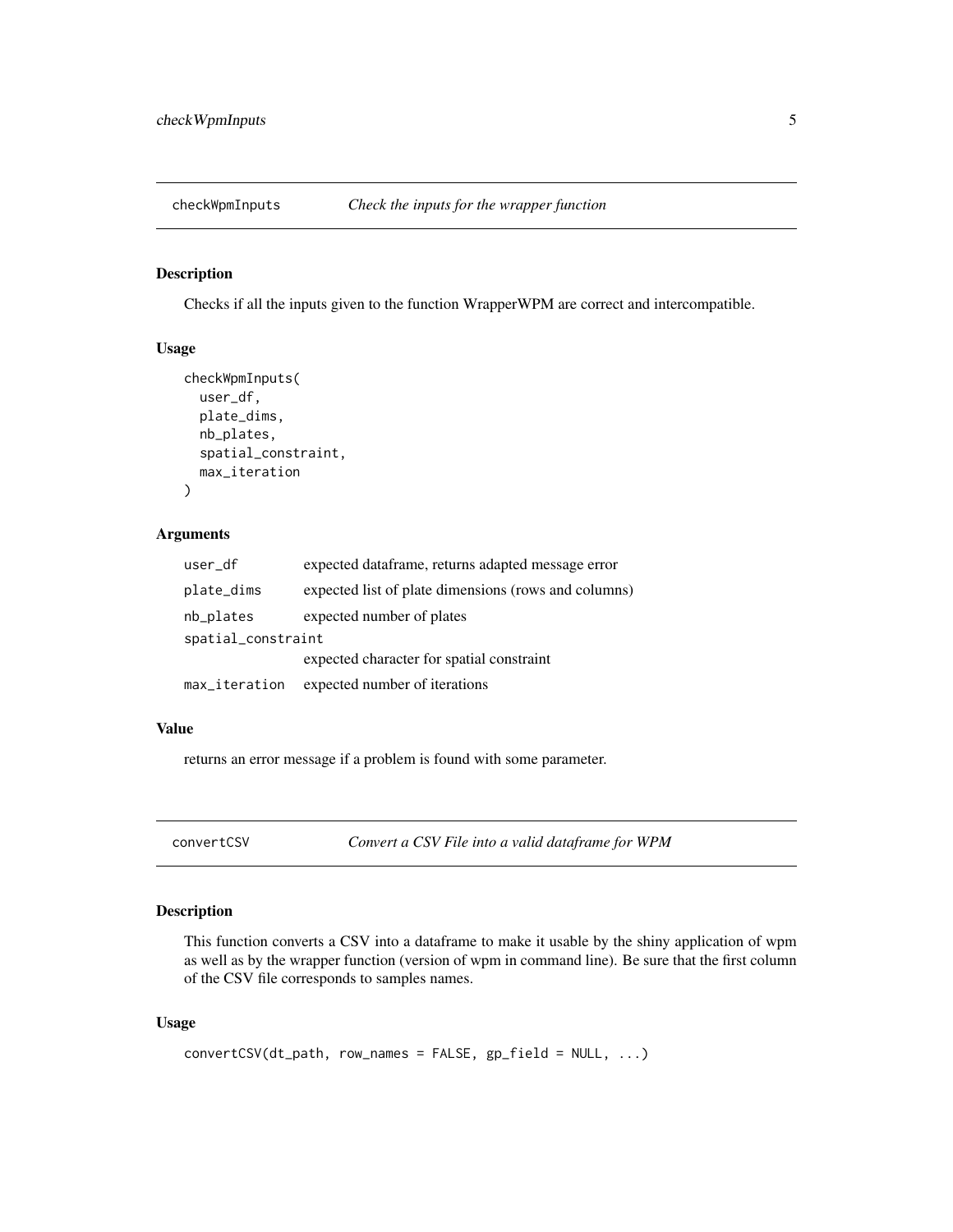#### <span id="page-5-0"></span>**Arguments**

| dt_path                 | file path.                                                                                                                                                 |
|-------------------------|------------------------------------------------------------------------------------------------------------------------------------------------------------|
| row_names               | logical value, indicates if the file has rownames or not.                                                                                                  |
| gp_field                | the column name indicating the grouping factor for the samples in the csv. If<br>there is no grouping factor, then gp_field must be set to NULL or "none". |
| $\cdot$ $\cdot$ $\cdot$ | parameters to give to read.csv2 function                                                                                                                   |

#### Value

a list containing a dataframe containing the data of the imported CSV and a dataframe containing 3 fields (Sample, Group and ID) which will be used by WPM. Or NULL if there is an error when giving wrong parameters.

#### Examples

```
test <- data.frame("Sample" = c("s1","s2","s3","s4"),
                   "Group" = c("A", "A", "B", "C")tf <- tempfile()
write.csv2(test, tf, row.names = FALSE)
convertCSV(tf, gp_field = "Group", header = TRUE, sep = ";")# if there are row names in the CSV file
write.csv2(test, tf)
convertCSV(tf, row_names = TRUE, gp_field="Group", header = TRUE, sep = ";")
# if there is no grouping factor in the CSV file
convertCSV(tf, row_names = TRUE, gp-field = "none", header = TRUE, sep = ";")# gives the same output as the previous example
convertCSV(tf, row_names = TRUE, header = TRUE, sep = ";")
```
convertESet *Convert the phenotype data of an ExpressionSet or MsnSet into a dataframe for WPM*

#### Description

This function converts an ExpressionSet/MsnSet object into a dataframe to make it usable by the shiny application of wpm as well as by the wrapper function (version of wpm in command line)

#### Usage

convertESet(eSet\_obj, gp\_field = NULL)

#### Arguments

| eSet_obi | an ExpressionSet/MsnSet object contaning the phenotype data                    |
|----------|--------------------------------------------------------------------------------|
| gp_field | character, corresponding to the phenotype data used to categorize samples into |
|          | distinct groups if any                                                         |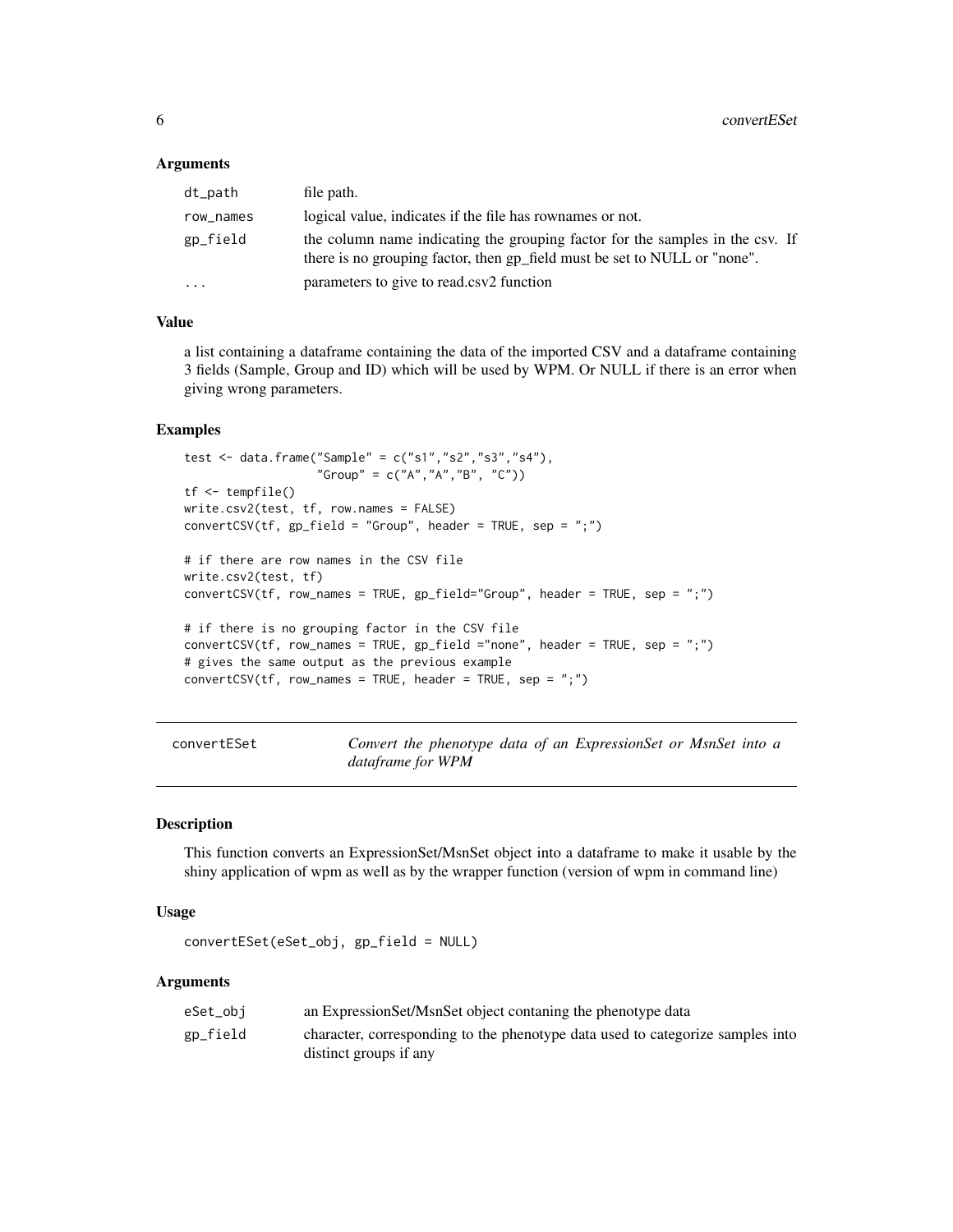#### <span id="page-6-0"></span> $convertSE$  7

## Value

a dataframe containing 3 fields: Sample, Group and ID.

#### Examples

```
sample_names <- c("s1","s2","s3","s4", "s5")
M \leq - matrix(NA, nrow = 4, ncol = 5)
colnames(M) <- sample_names
rownames(M) <- paste0("id", LETTERS[1:4])
pd <- data.frame(Environment = rep_len(LETTERS[1:3], 5),
                 Category = rep\_len(1:2, 5), row.names = sample_names)
rownames(pd) <- colnames(M)
x \le - MSnbase:: MSnSet(exprs = M, pData = pd)
convertESet(x, "Environment")
```
convertSE *Convert the phenotype data of a SummarizedExperiment into a dataframe for WPM*

# Description

Convert the phenotype data of a SummarizedExperiment into a dataframe for WPM

#### Usage

```
convertSE(se_object, gp_field = NULL)
```
#### Arguments

| se_object | a Summarized Experiment object containing the phenotype data                                             |
|-----------|----------------------------------------------------------------------------------------------------------|
| gp_field  | character, corresponding to the phenotype data used to categorize samples into<br>distinct groups if any |
|           |                                                                                                          |

#### Value

a dataframe containing 3 fields: Sample, Group and ID.

# Examples

```
nrows < -200ncols <- 6
counts <- matrix(runif(nrows * ncols, 1, 1e4), nrows)
colData <- data.frame(Treatment=rep(c("ChIP", "Input"), 3),
                    row.names=LETTERS[1:6])
se <- SummarizedExperiment::SummarizedExperiment(assays=list(counts=counts), colData=colData)
convertSE(se, "Treatment")
```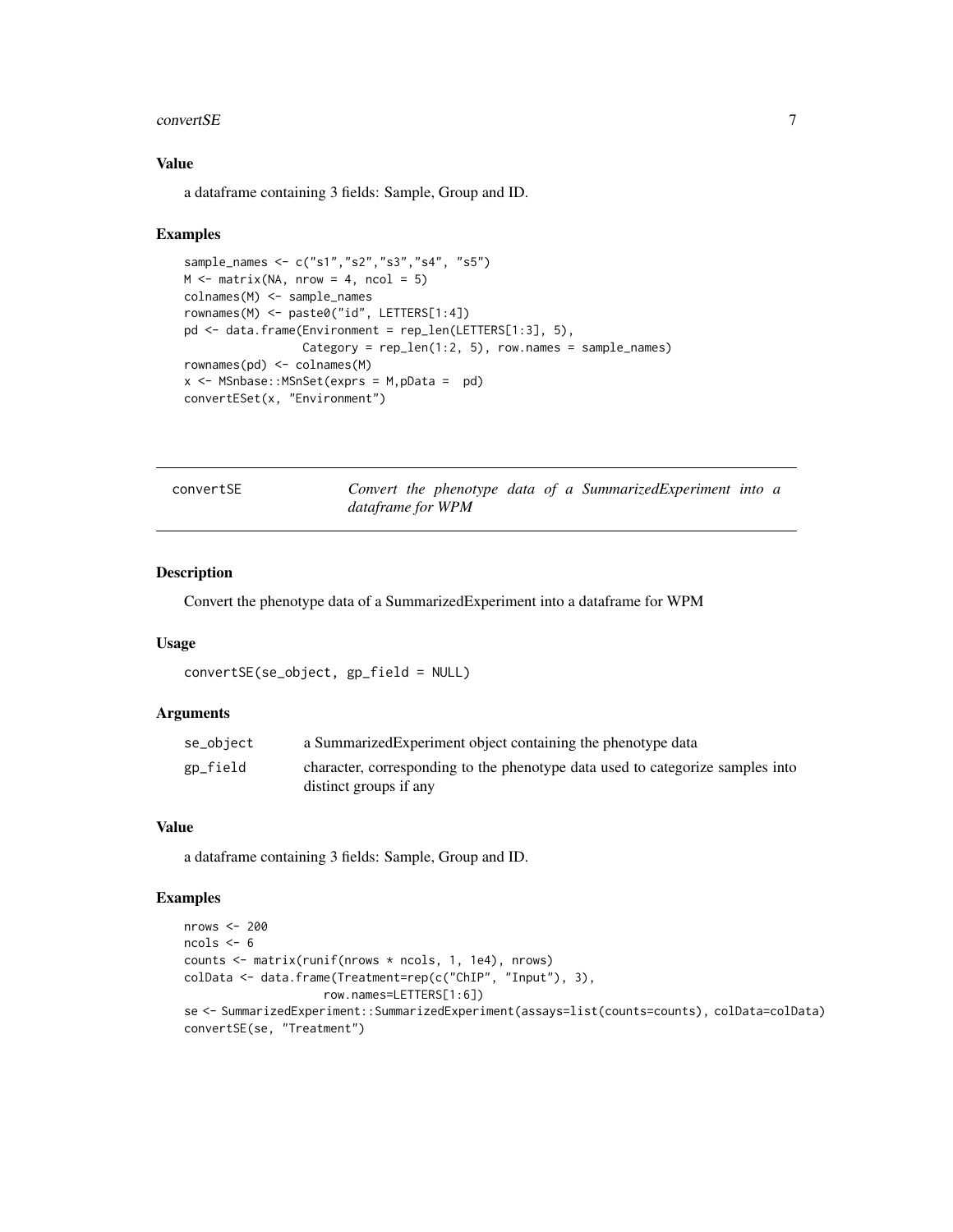<span id="page-7-0"></span>

Function converting the format of "Letter-Digit" coordinates into a dataframe containing these coordinates in Row, Column.

#### Usage

```
convertVector2Df(chr_wells, max_Row, max_Col, status = NA)
```
# Arguments

| chr_wells | character string containing the wells           |
|-----------|-------------------------------------------------|
| $max$ Row | integer, maximal number of lines in the plate   |
| max Col   | integer, maximal number of columns in the plate |
| status    | character, the status of the wells              |

# Value

result, dataframe containing wells coordinates

#### Examples

```
# convert the vector of well coordinates into a dataframe
convertVector2Df("A1,C2,A3,B12,C42",3,42,"specify_status")
```

```
# supports uppercase / lowercase letters
convertVector2Df("a1,C2,A3,b12,C42",3,42,"specify_status")
```
data\_test *Fictitious clinical data for demonstration.*

#### Description

A demo dataset containing the age and other attributes of 193 fictitious patients. It aims to help the user to test the shiny application of the wpm package.

#### Usage

data(data\_test)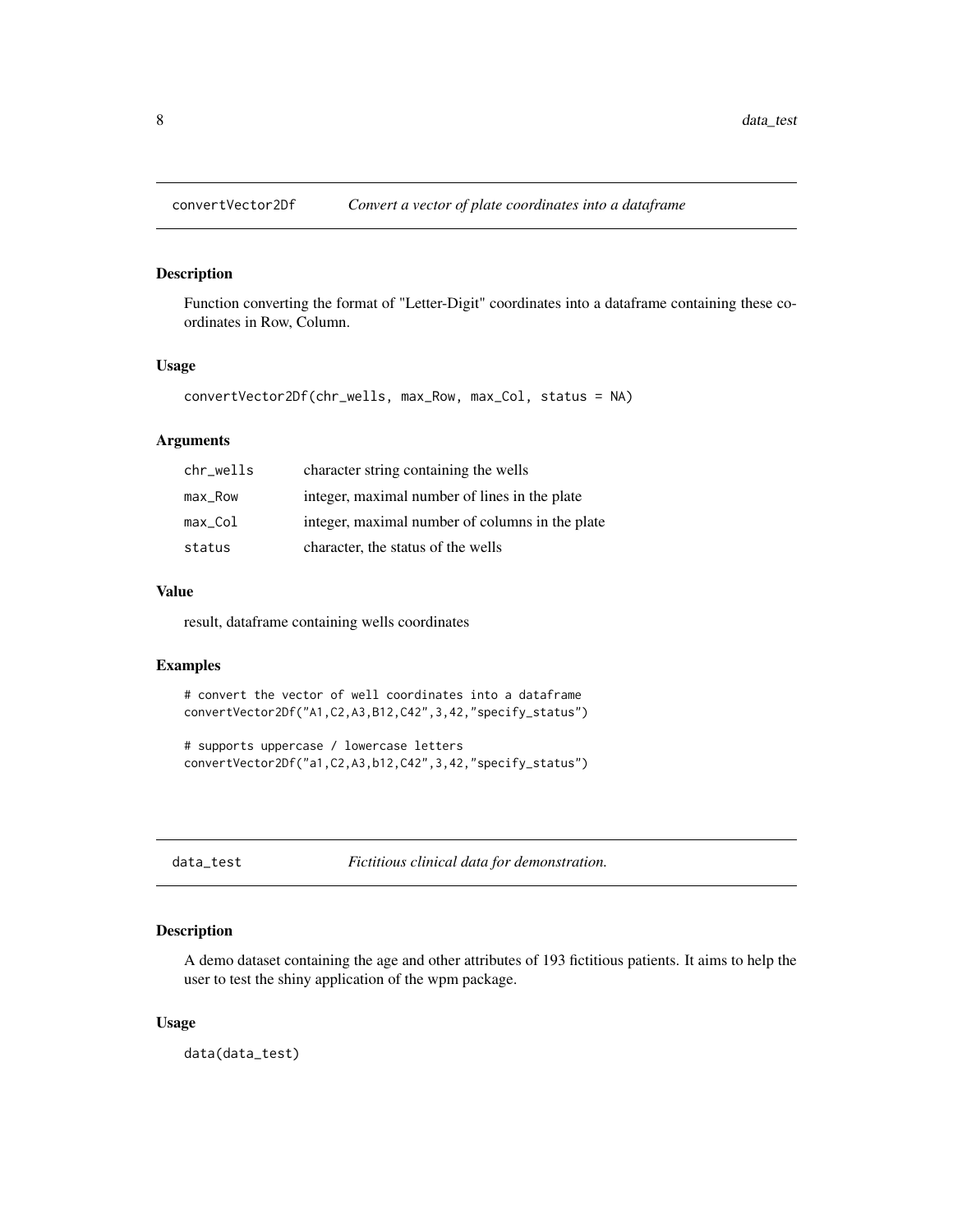# <span id="page-8-0"></span>Format

A data frame with 193 rows and 7 variables

samples the samples to be analyzed representing fictitious patients.

age age of the patients under 5 age groups, in years (20-30;30-40;40-50;50-60;60-70)

gender gender of the patients, F (for Female) and M (for Male)

treatment the treatment each patient received, Ctrl (Control), treatment A, treatment B and treatment C

diabetes presence of diabetes, 0 (no) and 1 (yes)

gender-treatment A combination between the gender and treatment fields

age-diabetes A combination between the age and the diabetes fields

# Author(s)

Helene Borges <borges.helene.sophie@gmail.com>

defineBufferCoords *Determines buffer wells coordinates on a plate*

# Description

function to place the buffer solutions on the plate according to the selected mode: it generates a dataframe containing the row and column coordinates for each buffer solution.

# Usage

```
defineBufferCoords(p_lines, p_cols, mod = "none", start_buffer)
```
#### Arguments

| p_lines      | number of rows on the plate                                                                                                                       |
|--------------|---------------------------------------------------------------------------------------------------------------------------------------------------|
| p_cols       | number of columns on the plate                                                                                                                    |
| mod          | character, can be "none", "by_column", "by_row" or "checkerboard"                                                                                 |
| start_buffer | character, "even" means that the buffers will be positioned on the even rows of<br>the plate. Otherwise, they will be positioned on the odd rows. |

# Value

a dataframe containing the buffer wells with their coordinates.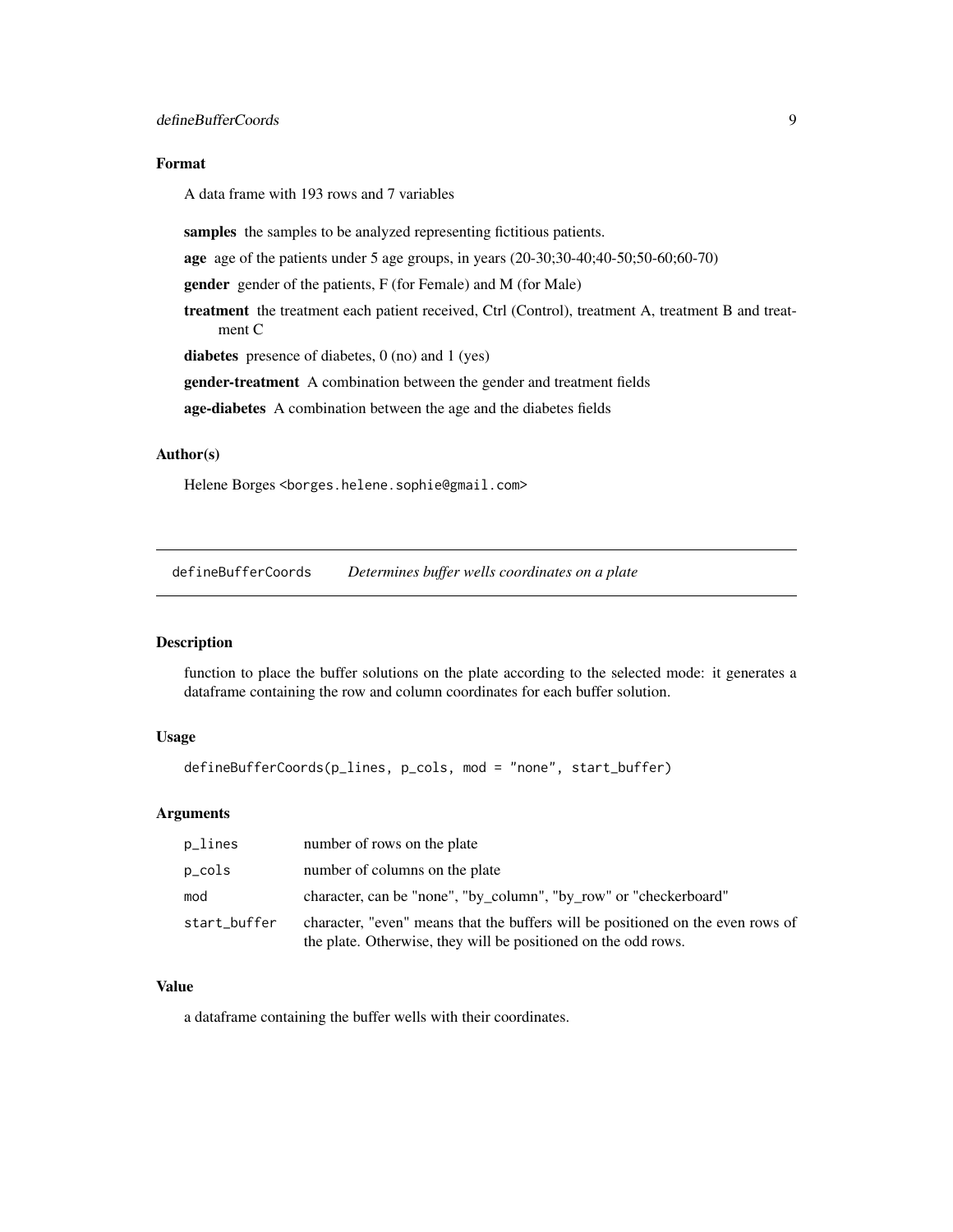<span id="page-9-0"></span>

Function to plot the input dataframe containing the Sample names, the Row, Column coordinates, the group and the status

## Usage

drawMap(df, sample\_gps, gp\_levels, plate\_lines, plate\_cols, project\_title)

#### Arguments

| df            | dataframe containing user data and special wells if any.                    |
|---------------|-----------------------------------------------------------------------------|
| sample_gps    | number of distinct groups in the file before adding the special wells to df |
| gp_levels     | is Group column levels before adding the special wells to df                |
| plate_lines   | integer, number of plate's lines                                            |
| plate_cols    | integer, number of plate's columns                                          |
| project_title | character, the user's project title                                         |

#### Value

g, a ggplot object corresponding to the generated plate map.

# Examples

```
# example of data containing 5 biological samples, 2 forbidden wells,
# 2 buffers and 3 not random wells
user_data <- data.frame("Sample" = c(as.character(seq_len(5)), rep_len(NA, 7)),
                         "Group" = c(c("A", "B", "C", "A", "B"),rep_len("forbidden", 2),
                                     rep_len("buffer", 2),
                                     rep_len("fixed", 3)),
                         "ID" = c(seq\_len(5), rep\_len(NA,7)),"Well" = c("A2","B3","C3","B4","A3","A1","A4","B2","C2","B1","C1","C4"),
                         "Status" = c(rep\_len("toRandom", 5),
                                      rep_len("forbidden", 2),
                                      rep_len("buffer", 2),
                                      rep_len("fixed", 3)),
                         "Row" = c(1, 2, 3, 2, 1, 1, 1, 2, 3, 2, 3, 3),"Column" = c(2,3,3,4,3,1,4,2,2,1,1,4))
p <- "My Project"
gp_lvl <- levels(as.factor(c("A","B","C")))
drawMap(df = user_data, sample_gps = 3, gp_levels = gp_lvl, plate_lines = 3,
        plate_cols = 4, project_title = p)
```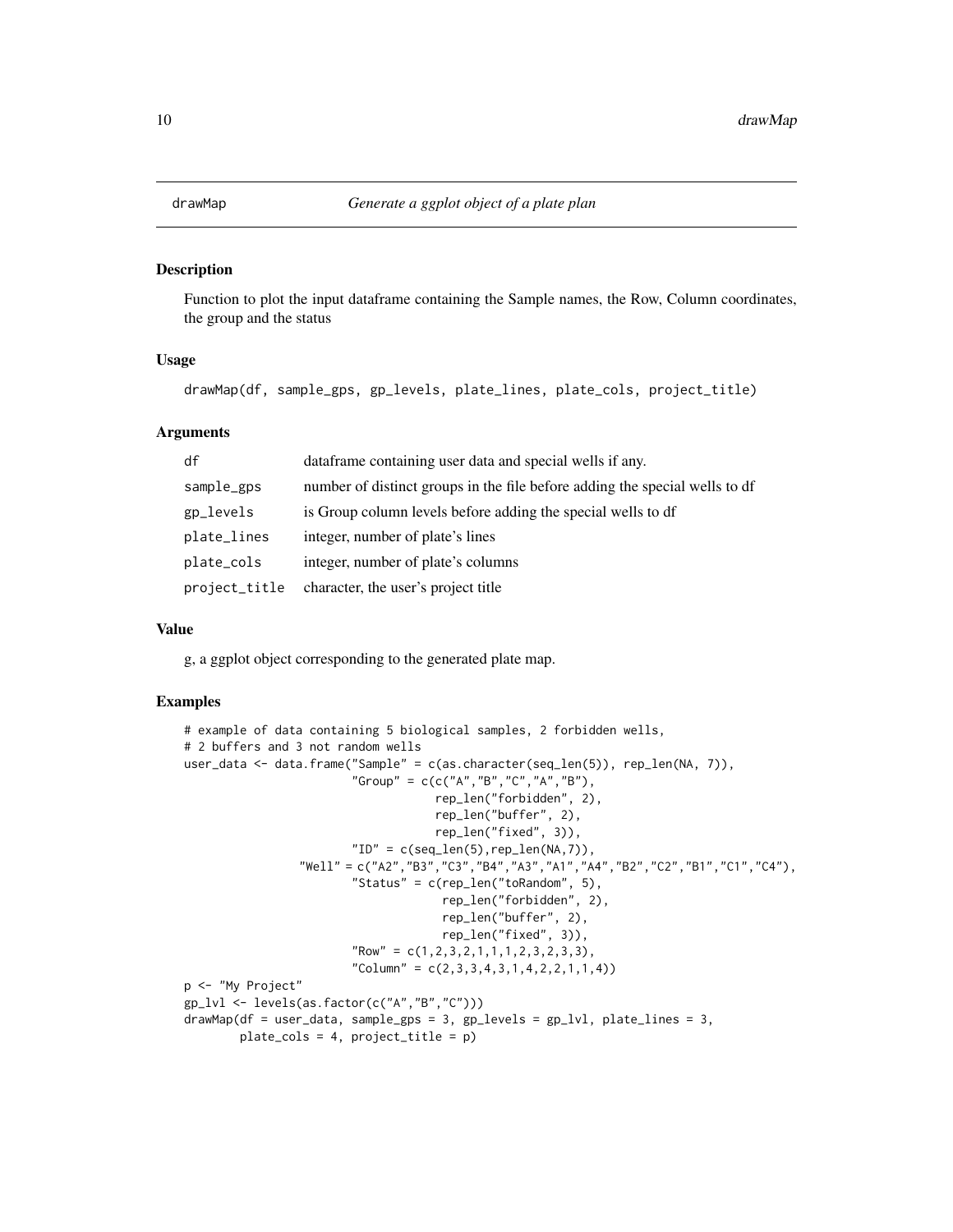```
# also works when giving a plate with more wells than the number of samples to place.
drawMap(df = user_data, sample_gps = 3, gp_levels = gp_lvl, plate_lines = 8,
       plate_cols = 12, project_title = p)
```
findNEWSneighbors *Find the 4 cardinal neighbors of an element of a matrix*

# Description

Function for spatial contraints: the North, East, West and South neighbors of the current element (i,j) of the matrix m.

# Usage

findNEWSneighbors(m, i, j)

#### Arguments

| m. | matrix                              |
|----|-------------------------------------|
| i. | integer, line index in the matrix   |
| j, | integer, column index in the matrix |

#### Value

A vector containing the North, East, West and South neighbors of the element  $(i,j)$  of the matrix being processed.

findNSneighbors *Find the top and bottom neighbors of an element of a matrix*

#### Description

Function for spatial constraint that only looks for North (top) and South (bottom) neighbors of the current element (i,j) of the matrix m.

#### Usage

findNSneighbors(m, i, j)

# Arguments

| m. | matrix                              |
|----|-------------------------------------|
| i. | integer, line index in the matrix   |
|    | integer, column index in the matrix |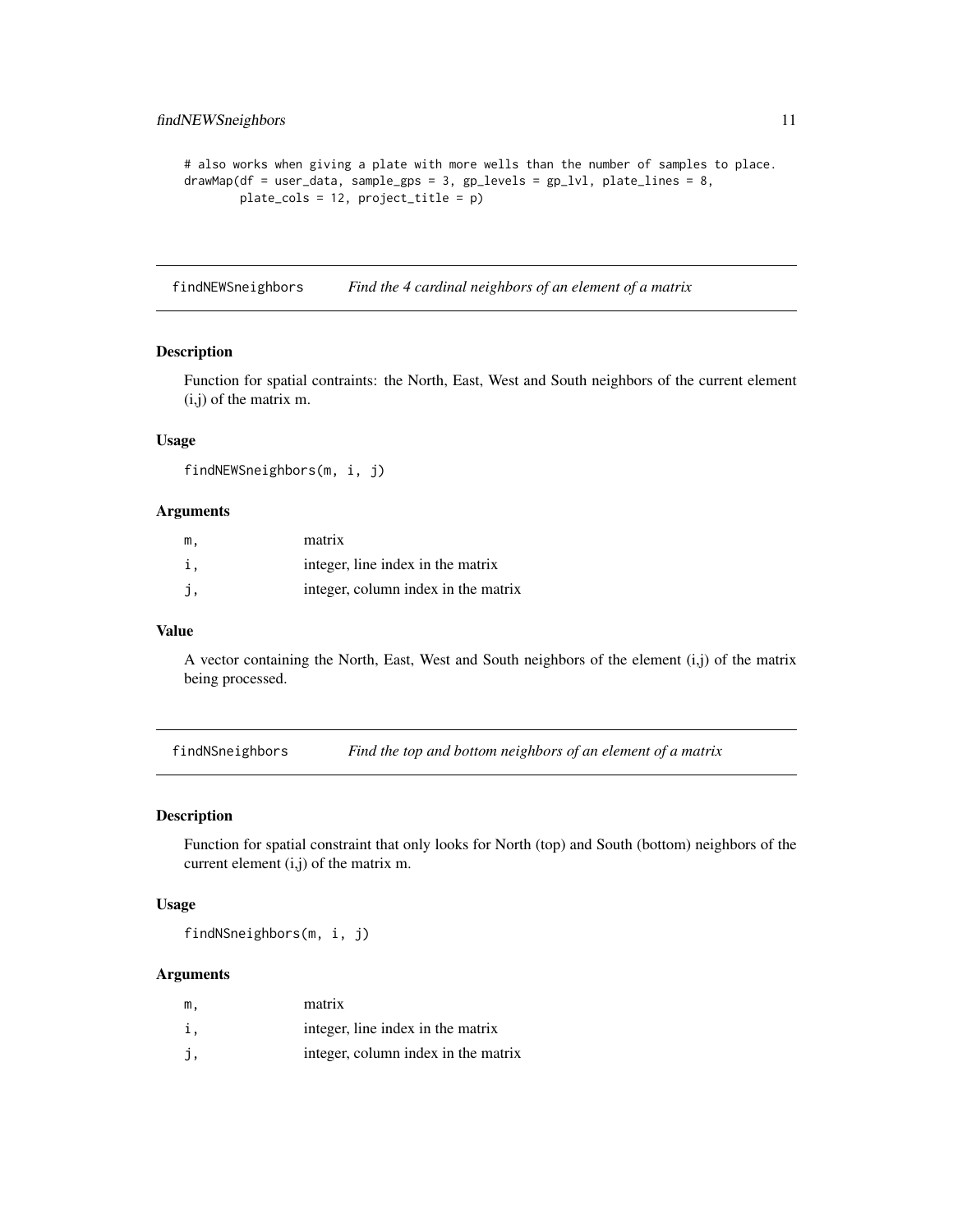# <span id="page-11-0"></span>Value

A vector containing the North and South neighbors of the element (i,j) of the matrix being processed.

findWEneighbors *Find the left and right neighbors of an element of a matrix*

#### Description

Function for spatial constraint that only looks for West (left) and East (right) neighbors of the current element (i,j) of the matrix m.

# Usage

findWEneighbors(m, i, j)

# Arguments

| m. | matrix                              |
|----|-------------------------------------|
| 1. | integer, line index in the matrix   |
| j, | integer, column index in the matrix |

# Value

A vector containing the West and East neighbors of the element (i,j) of the matrix being processed

| generateMap |  | Generate a plate map according to the input parameters |
|-------------|--|--------------------------------------------------------|
|-------------|--|--------------------------------------------------------|

# Description

This function generates a plate map using a backtracking algorithm and returns a dataframe if success. If it fails to find a solution, returns NULL. If there are not enough wells to place all the samples, returns 0.

```
generateMap(
  user_df,
  nb_rows,
  nb_cols,
  df_forbidden,
  mod,
 max_it,
  updateProgress = NULL
)
```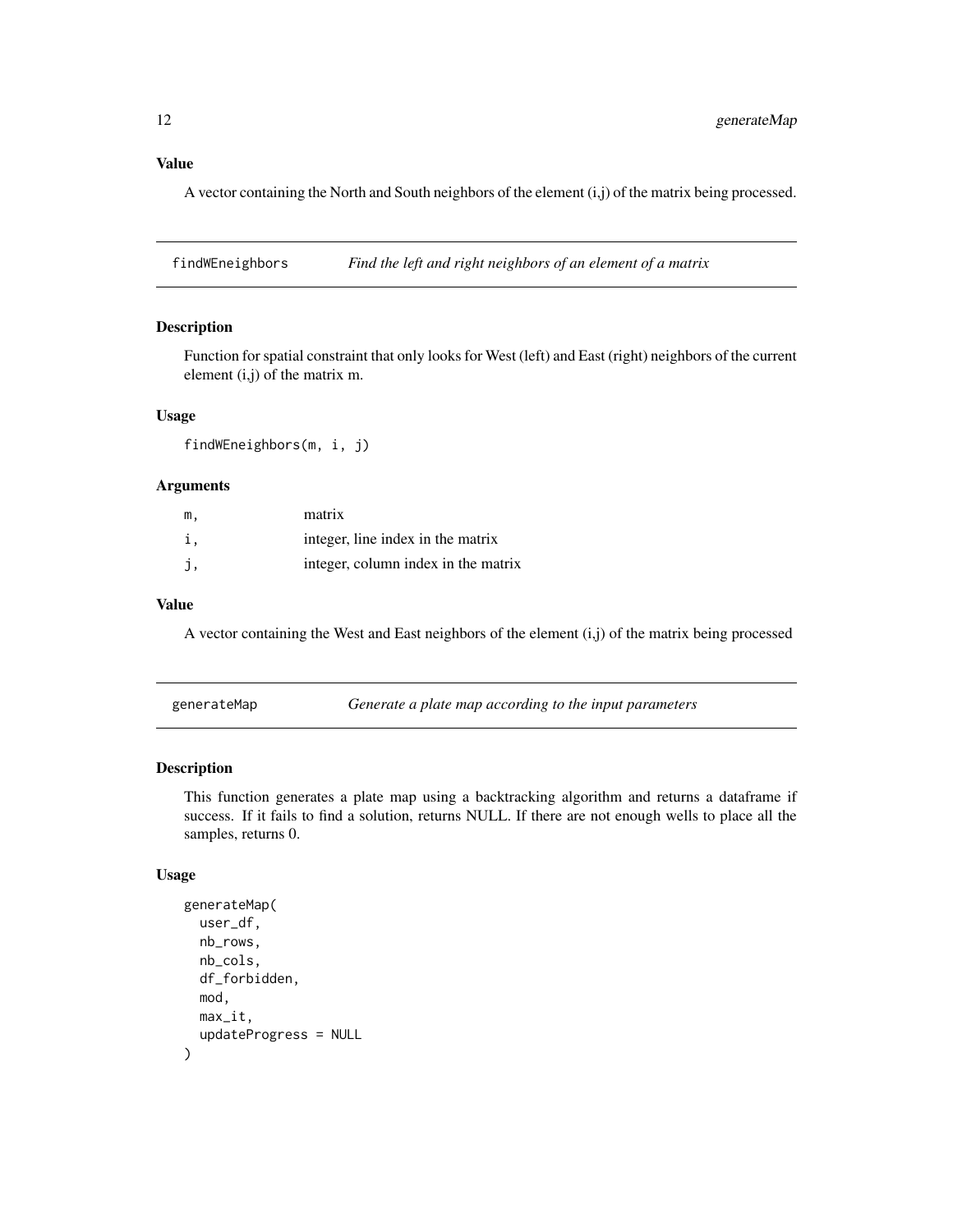# <span id="page-12-0"></span>joinDataframes 13

#### **Arguments**

| user_df      | dataframe containing 9 features: Sample, ID, Group, Sample.name, Well, Sta-<br>tus, Row, Column, Plate. See details.  |
|--------------|-----------------------------------------------------------------------------------------------------------------------|
| nb_rows      | numeric, number of lines on the plate                                                                                 |
| $nb_{cols}$  | numeric, number of columns on the plate                                                                               |
| df_forbidden | data frame with the same structure than user_df, but for the forbidden, buffer<br>solutions and Not randomized wells. |
| mod          | character, neighborhood spatial constraint                                                                            |
| $max_it$     | numeric, maximum number of attempts to generate a plate plan before returning<br>a failure.                           |
|              | updateProgress shiny object, reports progress to the user.                                                            |

Details

The dataframe is generated using dedicated functions of the wpm package: 'convertCSV()', 'convertESet()' or 'convertSE()'. But the user can also generate it by hand.

A number of attempts is allowed. Consequently, if the maximal number if attempts is reeched and no solution was found with the backtracking (i.e. the randomWalk does not return a dataframe), this function prints a warning message and returns NULL. If a solution is found, then it returns the dataframe.

# Value

Returns a dataframe containing all the data of the plate map(s)

joinDataframes *Binds multiple dataframes together*

#### Description

Function that merges dataframes that contain wells of different types. To do this, it verifies that all the conditions provided are compatible with each other in order to be able to launch WPM on this data.

```
joinDataframes(
  forbidden_w = NULL,
  buffer_w = NULL,fixed_w = NULL,
  nb_samples,
  totalNbWells,
  nb_p
)
```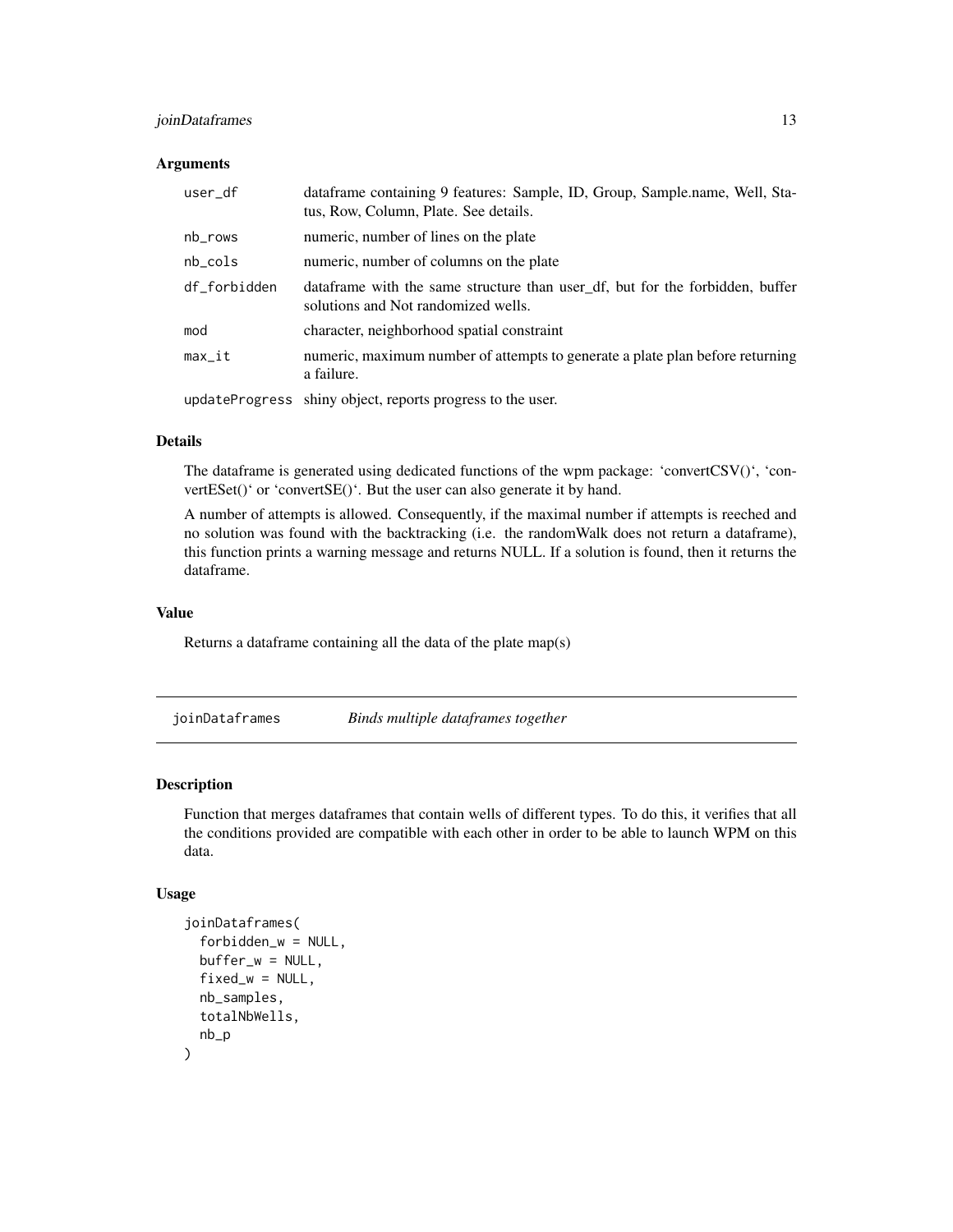# Arguments

| forbidden_w   | data frame, the forbidden wells                                           |
|---------------|---------------------------------------------------------------------------|
| buffer_w      | datarame, the buffer wells                                                |
| fixed_w       | data frame, the quality control wells                                     |
| nb_samples    | numeric, the number of samples to place using the backtracking algorithm. |
| totalNbWells, | numeric, the total number of wells that can be filled.                    |
| $nb_p$        | numeric, number of plates to fill                                         |

# Value

a dataframe containing all the special wells

randomWalk *Random walk of the matrix to fill*

# Description

Returns the user dataframe updated after choosing randomly a well on the plate (matrix) and randomly choosing a sample ID that satisfies all the constraints.

#### Usage

```
randomWalk(m, toVisit, d, constraint)
```
# Arguments

|            | is a matrix corresponding to the plate to be filled.                                       |
|------------|--------------------------------------------------------------------------------------------|
| toVisit    | contains the wells in form "A1", and contains only the wells authorized to be<br>filled in |
| d          | is the data frame containing the data supplied by the user.                                |
| constraint | character string corresponding to the spatial constraint selected by the user              |

# Value

a dataframe corresponding to the user-supplied data. This dataframe is an updated version, where the columns 'Row' and 'Column' are filled with the coordinates of the chosen well. If no solution is found for the current selected well, then this function returns 1.

<span id="page-13-0"></span>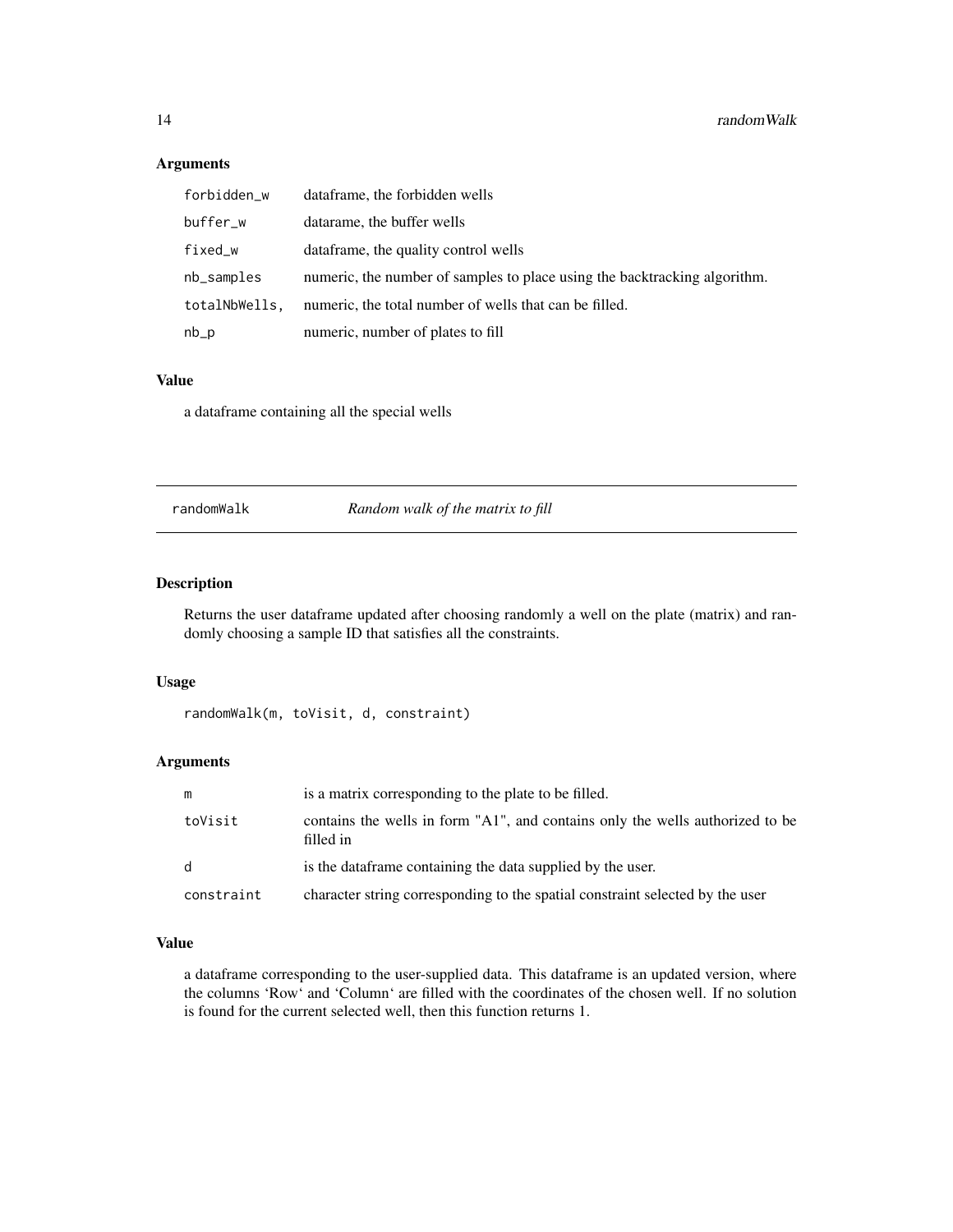<span id="page-14-0"></span>

This function allows to pick up the last element in a vector when the parameter size is equal to 1. Passes parameters to 'sample.int' like size.

# Usage

resample(x, ...)

#### **Arguments**

x is a vector ... parameters given to the function sample.int

#### Value

a vector of length equal to size parameter.

| solveCell |  |
|-----------|--|
|           |  |

Affects a sample to the chosen cell in the plate

# Description

This function chooses a sample randomly from among those who respect the neighborhood constraints and who have not yet been assigned to a well.

# Usage

solveCell(m, d, i, j, already\_drawn, constraint)

# Arguments

| m             | Matrix representing the plate plan.                         |
|---------------|-------------------------------------------------------------|
| d             | Dataframe containing the samples to place.                  |
| i             | Line index of the chosen well.                              |
| j             | Column index of the chosen well.                            |
| already_drawn | Vector of samples already affected to wells.                |
| constraint    | Character. Corresponds to the neighborhood constraint mode. |

# Value

If there is no possibility to find a valid sample, the function returns an error value (1). If a sample is chosen, then this function returns two objects: \* \_m\_ The matrix updated with the new added sample. \* \_already\_drawn\_ The vector of already placed samples updated.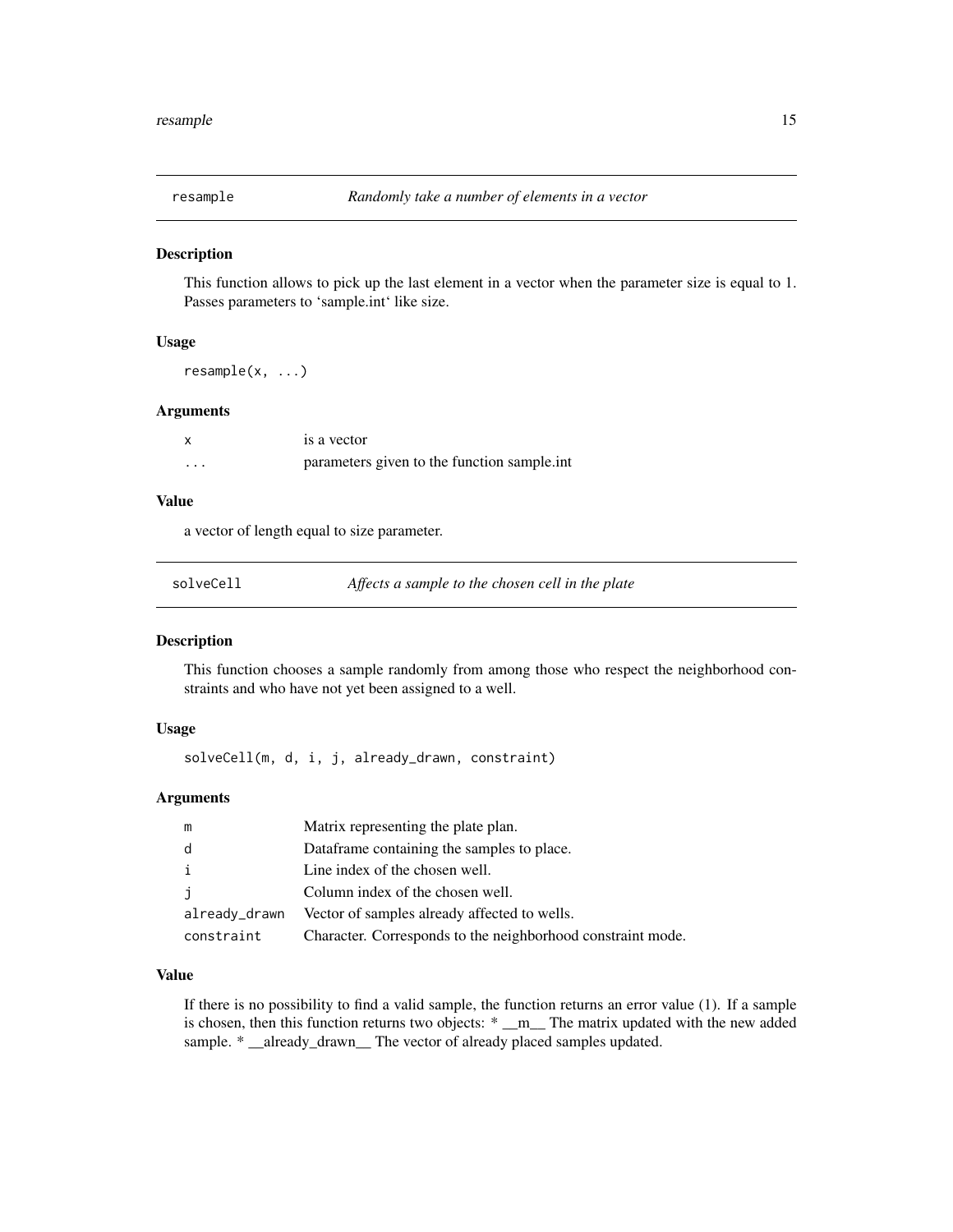<span id="page-15-0"></span>Run the Shiny Application of Well Plate Maker

# Usage

wpm(...)

# Arguments

... A series of options to be used inside the app.

# Value

a shiny application object with golem options

# Examples

```
if(interactive()) {wpm()}
```
wrapperWPM *Generate plate plans in a single step*

# Description

Wrapper function that generates plate plans like the wpm shiny application. This feature allows the user to use the wpm package from the command line rather than going through a web application.

```
wrapperWPM(
  user_df,
  plate_dims,
  nb_plates,
  forbidden_wells = NULL,
  buffer_wells = NULL,
  fixed_wells = NULL,
  spatial_constraint = "none",
  max_iteration = 20
\mathcal{E}
```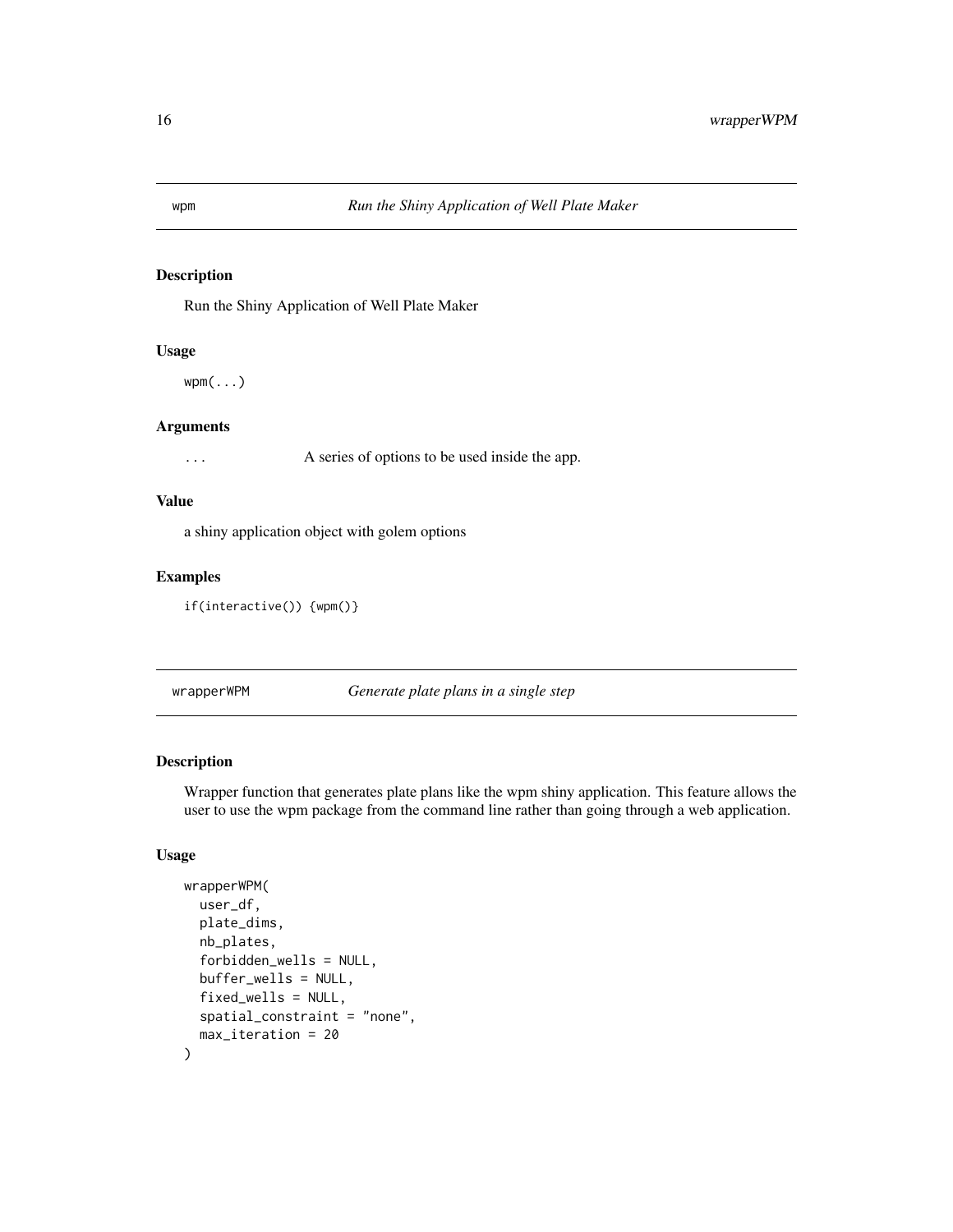# wrapperWPM 17

# Arguments

| user_df            | dataframe containing user data obtained with the 'convertCSV()' or 'convertE-<br>$Set()$ functions.                                                                                                                                                                    |  |
|--------------------|------------------------------------------------------------------------------------------------------------------------------------------------------------------------------------------------------------------------------------------------------------------------|--|
| plate_dims         | list, containing 2 values: the first is the number of plate's lines and second is the<br>number of plate's columns.                                                                                                                                                    |  |
| nb_plates          | numeric, corresponds to the number of plates to fill                                                                                                                                                                                                                   |  |
| forbidden_wells    |                                                                                                                                                                                                                                                                        |  |
|                    | character, the wells that will not be used at all for the experiment. This argument<br>needs to be a character string giving the wells coordinates of the form "Letter-<br>Number" (eg. "A1" for the well positionned in the first row/ first column of the<br>plate). |  |
| buffer_wells       | character, the wells that will be used during experiment but without biological<br>sample in it. Same input structure as for forbidden_wells parameter.                                                                                                                |  |
| fixed_wells        | character, the wells that will be used for Quality Control samples or standards<br>during the Experiment. Same input structure as for forbidden_wells parameter.                                                                                                       |  |
| spatial_constraint |                                                                                                                                                                                                                                                                        |  |
|                    | character, is the spatial constraint used to place the samples on the plate. It<br>can also be called neighborhood constraint. Currently, the possible values are<br>"none", "NS" (for North-South), "WE" (for West-East) and "NEWS" (North-<br>South-East-West).      |  |
| max_iteration      | numeric, maximal number of attemps for wpm to find a valid solution.                                                                                                                                                                                                   |  |

#### Value

a dataframe if wpm finds a solution.

# Examples

```
# create a MSnSet toy example
sample_names <- c("s1","s2","s3","s4", "s5")
M \leq - matrix(NA, nrow = 4, ncol = 5)
colnames(M) <- sample_names
rownames(M) <- paste0("id", LETTERS[1:4])
pd <- data.frame(Environment = rep_len(LETTERS[1:3], 5),
                 Category = rep\_len(1:2, 5), row.names = sample\_names)
rownames(pd) <- colnames(M)
x \le - MSnbase:: MSnSet(exprs = M, pData = pd)
# convert it to a valid dataframe for wpm
df <- convertESet(x, "Environment")
# run wpm on the toy example
wrapperWPM(user_df = df, plate_dims = list(8, 12), nb_plates = 1,forbidden_wells = "A1,A2,A3", fixed_wells = "B1,B2",
           spatial_constraint = "NS")
```